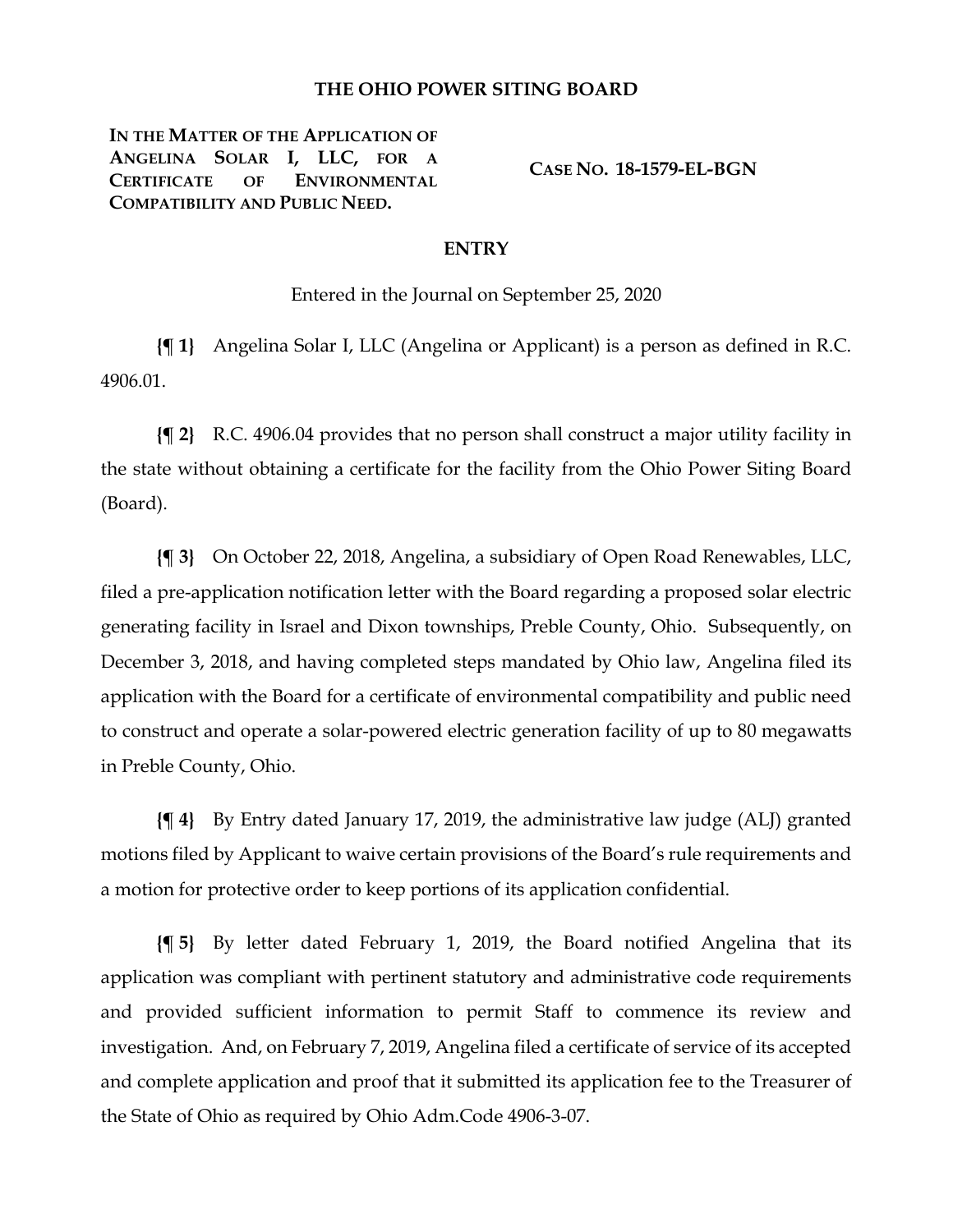**{¶ 6}** By Entry issued February 14, 2019, the ALJ issued a procedural schedule, which was altered by subsequent Entries such that the evidentiary hearing was called-andcontinued on the original hearing date but eventually scheduled to reconvene on July 31, 2019.

**{¶ 7}** On June 14, 2019, a Joint Stipulation and Recommendation (Stipulation) executed by Angelina; the Ohio Farm Bureau Federation; the Preble County Commissioners; the Preble County Engineer; the Preble Soil & Water Conservation District; the Board of Trustees of Israel Township, the Board of Trustees of Dixon Township; the Preble County Planning Commission; and Board Staff (collectively, Signatory Parties) was filed. The Eaton Community School District did not join the Stipulation. The Concerned Citizens of Preble County, LLC, Robert Black, Marja Brandly, Michael Irwin, Campbell Brandly Farms, LLC, Kevin and Tina Jackson, Vonderhaar Family ARC, LLC, and Vonderhaar Farms, Inc. (collectively, CCPC) actively opposed the Stipulation.[1](#page-1-0)

**{¶ 8}** On July 31, 2019, the hearing reconvened as scheduled, carried over to August 1, 2019, and convened again on August 12, 2019; the hearing reconvened on September 10, 2019, for the purpose of taking rebuttal testimony. On October 18, 2019, Angelina, Staff, and CCPC filed initial post-hearing briefs. Reply briefs were submitted by the same parties on November 1, 2019.

**{¶ 9}** On March 9, 2020, the governor signed Executive Order 2020-01D (Executive Order), declaring a state of emergency in Ohio to protect the well-being of Ohioans from the dangerous effects of COVID-19. As described in the Executive Order, state agencies are required to implement procedures consistent with recommendations from the Department of Health to prevent or alleviate the public health threat associated with COVID-19. Additionally, all citizens are urged to heed the advice of the Department of Health regarding this public health emergency in order to protect their health and safety. The Executive Order

<span id="page-1-0"></span><sup>&</sup>lt;sup>1</sup> The ALJ granted intervenor status to each of these named entities in an April 18, 2019 Entry.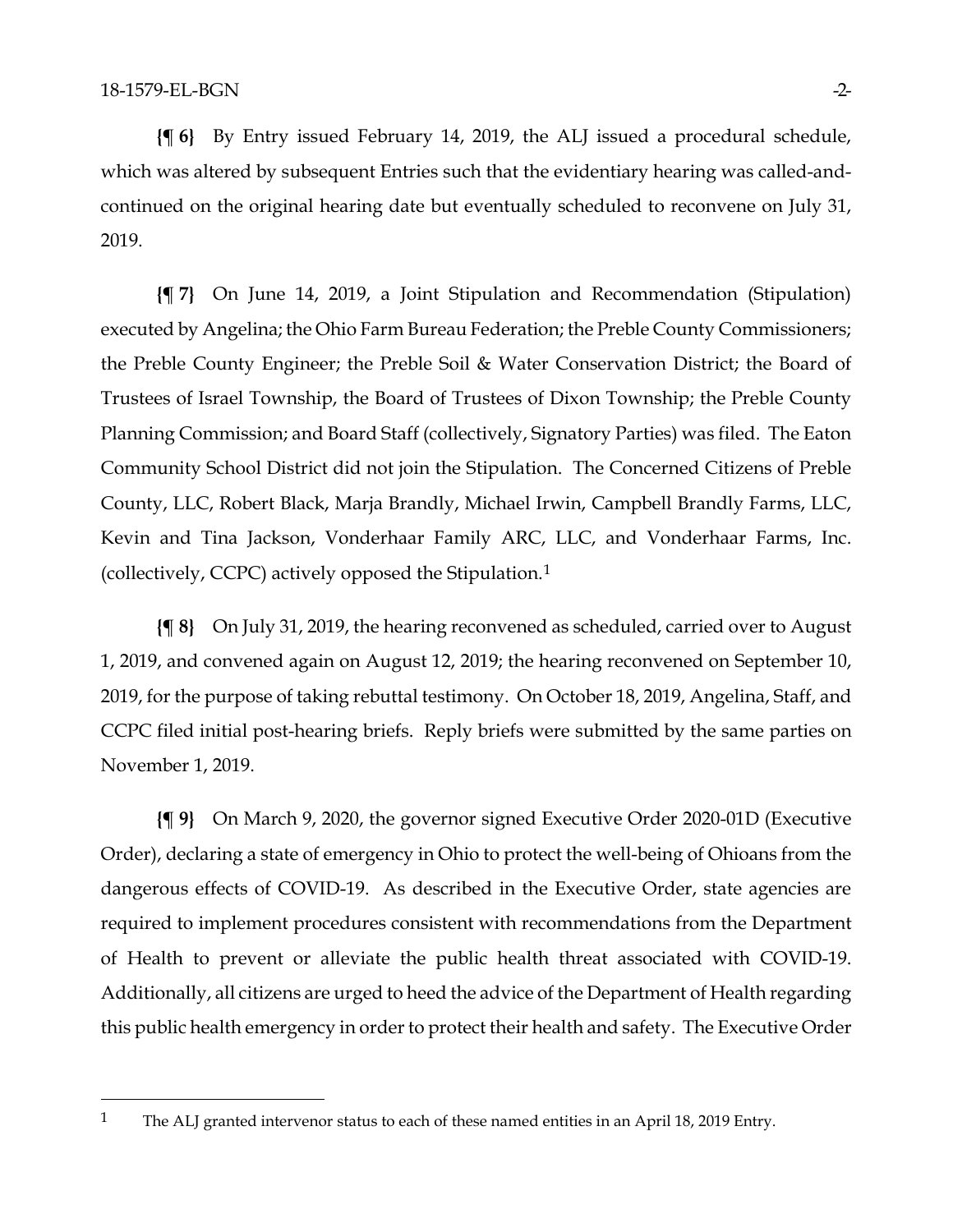was effective immediately and will remain in effect until the COVID-19 emergency no longer exists. The Department of Health is making COVID-19 information, including information on preventative measures, available via the internet at coronavirus.ohio.gov/.

**{¶ 10}** On July 29, 2020, the Signatory Parties filed an Amended and Restated Joint Stipulation and Recommendation (Amended Stipulation). With the Amended Stipulation, these parties also filed a joint motion to reopen the hearing record and to schedule a prehearing conference. No party opposed the motion.

**{¶ 11}** By Entry dated September 14, 2020, the ALJ granted the motion to reopen the hearing record upon finding that the Signatory Parties had demonstrated good cause to reopen the record for the purpose of considering the Amended Stipulation and any testimony in support of, or in opposition to, the same. In the same Entry, the ALJ scheduled a prehearing conference to take place by remote-access technology on September 18, 2020.

**{¶ 12}** Based on discussion at the scheduled conference, at which all counsel participated, the ALJ finds that the following procedural schedule should be established:

- (a) Testimony shall be filed by October 13, 2020.
- (b) Any motions to strike testimony shall be filed by October 19, 2020.
- (c) Any memoranda contra motions to strike testimony shall be filed by October 23, 2020.
- (d) All exhibits intended to be used on direct and cross-examination shall be marked and exchanged by the parties and provided to the ALJs via electronic means no later than 10:00 a.m. EST on October 23, 2020. The parties are not required to re-file or exchange information that is already included in the case docket. Counsel should be mindful of exhibits already marked and admitted into the record during the previous hearing.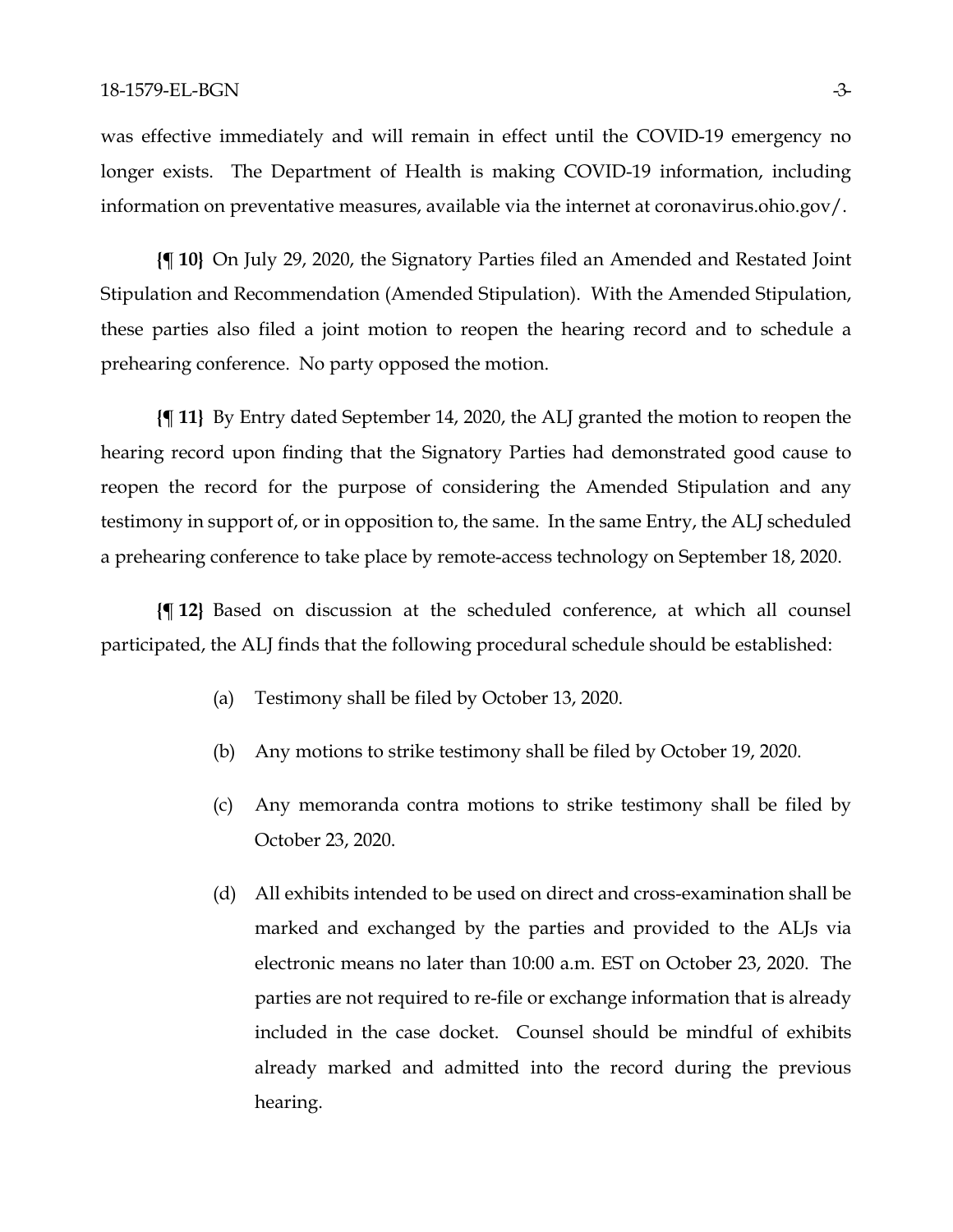- (e) The evidentiary hearing shall be conducted using virtual hearing technology on October 29, 2020 and October 30, 2020, with each hearing day beginning at 10:00 a.m. EST.
- (f) Counsel shall participate in a technology test session prior to the hearing.
- (g) Instructions for participation in both the technology test session and the evidentiary hearing will be emailed to the parties.
- (h) Anyone interested in attending the evidentiary hearing as a non-party can access the hearing using the link [https://bitly/18-1579-EVH,](https://bitly/18-1579-EVH) and entering the password OPSB, or by calling 1-408-418-9388, and entering access code/event number 173-668-1285.

**{¶ 13}** It is, therefore,

**{¶ 14}** ORDERED, That the evidentiary hearing will be conducted via remote-access technology on October 29, 2020, and October 30, 2020, as stated in Paragraph 12. It is, further,

**{¶ 15}** ORDERED, That the parties observe the procedural schedule set forth in Paragraph 12. It is, further,

**{¶ 16}** ORDERED, That a copy of this Entry be served upon all parties and interested persons of record.

### THE OHIO POWER SITING BOARD

*/s/Patricia A. Schabo*

By: Patricia A. Schabo Administrative Law Judge

JRJ/hac